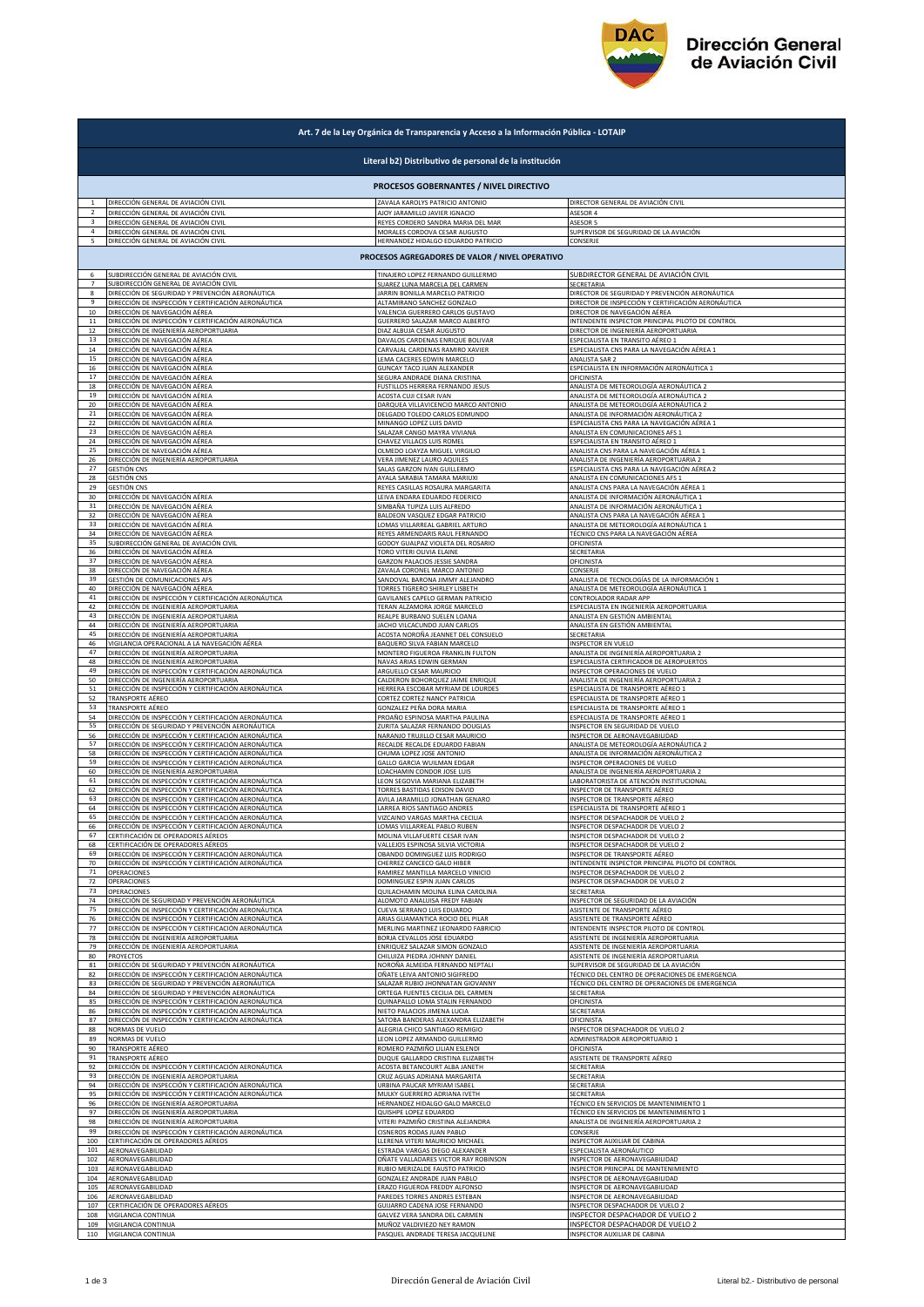

| Art. 7 de la Ley Orgánica de Transparencia y Acceso a la Información Pública - LOTAIP |                                                                                                     |                                                               |                                                                           |  |  |  |
|---------------------------------------------------------------------------------------|-----------------------------------------------------------------------------------------------------|---------------------------------------------------------------|---------------------------------------------------------------------------|--|--|--|
| Literal b2) Distributivo de personal de la institución                                |                                                                                                     |                                                               |                                                                           |  |  |  |
|                                                                                       | 111 VIGILANCIA CONTINUA                                                                             | JIMENEZ HERNANDEZ CARLOS HUMBERTO                             | ANALISTA DE OPERACIONES DE VUELO                                          |  |  |  |
| 112                                                                                   | LICENCIAS AERONÁUTICAS                                                                              | ROJAS VELASCO HECTOR VINICIO                                  | INSPECTOR OPERACIONES DE VUELO                                            |  |  |  |
| 113                                                                                   | LICENCIAS AERONÁUTICAS                                                                              | ALVAREZ HERRERA JUAN CARLOS                                   | ESPECIALISTA DE LICENCIAS AERONÁUTICAS                                    |  |  |  |
| 114<br>115                                                                            | AERONAVEGABILIDAD                                                                                   | PILLIZA CHICAIZA GERMAN GUSTAVO                               | INSPECTOR DE AERONAVEGABILIDAD                                            |  |  |  |
| 116                                                                                   | AERONAVEGABILIDAD                                                                                   | ROCHA VITERI WILSON RAMIRO                                    | INSPECTOR DE AERONAVEGABILIDAD                                            |  |  |  |
|                                                                                       | CERTIFICACIÓN DE OPERADORES AÉREOS                                                                  | ACOSTA CUJI CARLOS JULIO                                      | INSPECTOR OPERACIONES DE VUELO                                            |  |  |  |
| 117                                                                                   | DIRECCIÓN DE NAVEGACIÓN AÉREA                                                                       | SOTO ORTIZ JUAN FRANCISCO                                     | ESPECIALISTA EN TRANSITO AÉREO 1                                          |  |  |  |
| 118                                                                                   | AERONAVEGABILIDAD                                                                                   | SANTAMARIA MONTENEGRO GERARDO MANUEL                          | ESPECIALISTA AERONÁUTICO                                                  |  |  |  |
| 119                                                                                   | LICENCIAS AERONÁUTICAS                                                                              | CAICEDO LARA ROXANA DOLORES                                   | INSPECTOR DESPACHADOR DE VUELO 2                                          |  |  |  |
| 120                                                                                   | LICENCIAS AERONÁUTICAS                                                                              | HIDALGO PROAÑO OSWALDO MAURICIO                               | INSPECTOR DESPACHADOR DE VUELO 2                                          |  |  |  |
| 121                                                                                   | CERTIFICACIÓN DE OPERADORES AÉREOS                                                                  | FERNANDEZ GONZALEZ JORGE EDISON                               | INSPECTOR DESPACHADOR DE VUELO 2                                          |  |  |  |
| 122                                                                                   | CERTIFICACIÓN DE OPERADORES AÉREOS                                                                  | CATOTA TORRES LUIS WILKIR                                     | NSPECTOR DESPACHADOR DE VUELO 2                                           |  |  |  |
| 123                                                                                   | VIGILANCIA OPERACIONAL A LA NAVEGACIÓN AÉREA                                                        | VALENCIA ARMAS VICENTE FERNANDO                               | ANALISTA CNS PARA LA NAVEGACIÓN AÉREA 1                                   |  |  |  |
| 124                                                                                   | VIGILANCIA OPERACIONAL A LA NAVEGACIÓN AÉREA                                                        | MARCILLO DUQUE WALTER PATRICIO                                | TÉCNICO DE INSPECCIÓN EN VUELO                                            |  |  |  |
| 125                                                                                   | VIGILANCIA OPERACIONAL A LA NAVEGACIÓN AÉREA                                                        | PEREZ YEPEZ VICTOR HUGO                                       | TÉCNICO DE INSPECCIÓN EN VUELO                                            |  |  |  |
| 126                                                                                   | VIGILANCIA OPERACIONAL A LA NAVEGACIÓN AÉREA                                                        | LEGARDA GONZALEZ WENDY PATRICIA                               | INSPECTOR DE AERÓDROMO                                                    |  |  |  |
| 127                                                                                   | AERONAVEGABILIDAD                                                                                   | AVILA ZARATE EDISON JAVIER                                    | INSPECTOR DESPACHADOR DE VUELO 2                                          |  |  |  |
| 128                                                                                   | VIGILANCIA CONTINUA                                                                                 | MORA HERRERA JOSE DAVID                                       | <b>NSPECTOR OPERACIONES DE VUELO</b>                                      |  |  |  |
| 129                                                                                   | CERTIFICACIÓN DE AEROPUERTOS                                                                        | CEVALLOS ALOMIA GALO EFRAIN                                   | <b>ESPECIALISTA EN TRANSITO AÉREO 1</b>                                   |  |  |  |
| 130                                                                                   | CERTIFICACIÓN DE AEROPUERTOS                                                                        | PAREDES ZAMBRANO JOSE ANIBAL                                  | ESPECIALISTA AVSEC 1                                                      |  |  |  |
| 131                                                                                   | CERTIFICACIÓN DE AEROPUERTOS                                                                        | CADENA ORTIZ HECTOR FERNANDO                                  | ANALISTA DE GESTIÓN AMBIENTAL                                             |  |  |  |
| 132                                                                                   | CERTIFICACIÓN DE AEROPUERTOS                                                                        | BAQUERO FLORES LUIS EDWIN ALEJANDRO                           | INTENDENTE INSPECTOR PRINCIPAL PILOTO DE CONTROL                          |  |  |  |
| 133                                                                                   | CERTIFICACIÓN DE AEROPUERTOS                                                                        | MORAN LEYSER EDGAR RENE FELIX                                 | INTENDENTE INSPECTOR PRINCIPAL PILOTO DE CONTROL                          |  |  |  |
| 134                                                                                   | <b>GESTIÓN CNS</b>                                                                                  | SOTALIN SOTALIN HERNAN EDISON                                 | ANALISTA CNS PARA LA NAVEGACIÓN AÉREA 1                                   |  |  |  |
| 135                                                                                   | <b>GESTIÓN CNS</b>                                                                                  | ZUÑIGA JIBAJA JORGE ALFREDO                                   | CONTROLADOR RADAR APP                                                     |  |  |  |
| 136                                                                                   | GESTIÓN DE COMUNICACIONES AFS                                                                       | REYES GALLARDO JORGE ALEJANDRO                                | ANALISTA EN COMUNICACIONES AFS 1                                          |  |  |  |
| 137                                                                                   | GESTIÓN DE INFORMACIÓN AERONÁUTICA                                                                  | COX RICARDO NAPOLEON                                          | CONTROLADOR RADAR APP                                                     |  |  |  |
| 138                                                                                   | GESTIÓN DE TRANSITO AÉREO                                                                           | VILLAVICENCIO ARMIJOS ALIS JOWANY                             | CONTROLADOR RADAR APP                                                     |  |  |  |
| 139                                                                                   | GESTIÓN DE TRANSITO AÉREO                                                                           | RAMOS TAPIA CHRISTIAN ALEXIS                                  | CONTROLADOR RADAR APP                                                     |  |  |  |
| 140                                                                                   | GESTIÓN DE TRANSITO AÉREO                                                                           | VALLEJO NARVAEZ JOSE BOLIVAR                                  | CONTROLADOR RADAR APP                                                     |  |  |  |
| 141                                                                                   | GESTIÓN DE TRANSITO AÉREO                                                                           | BORJA HIDALGO LUIS GUSTAVO                                    | SPECIALISTA EN TRANSITO AÉREO 1<br>SUPERVISOR DE SEGURIDAD DE LA AVIACIÓN |  |  |  |
| 142                                                                                   | SEGURIDAD DE LA AVIACIÓN                                                                            | RUEDA ROSERO KARINA ESTEFANIA                                 | SUPERVISOR DE SEGURIDAD DE LA AVIACIÓN                                    |  |  |  |
| 143                                                                                   | SEGURIDAD DE LA AVIACIÓN                                                                            | PAZ Y MIÑO ANALUISA MARCO RODRIGO                             |                                                                           |  |  |  |
| 144                                                                                   | SEGURIDAD DE LA AVIACIÓN                                                                            | AGUIRRE CARRERA LISSET ALEXANDRA                              | SUPERVISOR DE SEGURIDAD DE LA AVIACIÓN                                    |  |  |  |
| 145                                                                                   | SEGURIDAD DE LA AVIACIÓN                                                                            | MIRANDA ORELLANA BORIS DANILO                                 | AGENTE DE SEGURIDAD DE LA AVIACIÓN                                        |  |  |  |
| 146                                                                                   | SEGURIDAD DE LA AVIACIÓN                                                                            | TORRES ZAMBRANO ALFREDO NICOLAS                               | AGENTE DE SEGURIDAD DE LA AVIACIÓN                                        |  |  |  |
| 147                                                                                   | SEGURIDAD DE LA AVIACIÓN                                                                            | ZAVALA OÑA CRISTINA MAGDALENA                                 | AGENTE DE SEGURIDAD DE LA AVIACIÓN                                        |  |  |  |
| 148                                                                                   | SEGURIDAD DE LA AVIACIÓN                                                                            | DOMINGUEZ SUAREZ JULIO DENNYS                                 | AGENTE DE SEGURIDAD DE LA AVIACIÓN                                        |  |  |  |
| 149                                                                                   | SEGURIDAD DE LA AVIACIÓN                                                                            | PINCHA TOAPANTA JORGE ANIBAL                                  | AGENTE DE SEGURIDAD DE LA AVIACIÓN                                        |  |  |  |
| 150                                                                                   | SEGURIDAD DE LA AVIACIÓN                                                                            | CHUSIN VILLALBA CARLOS ARTURO                                 | AGENTE DE SEGURIDAD DE LA AVIACIÓN                                        |  |  |  |
| 151                                                                                   | SEGURIDAD DE LA AVIACIÓN                                                                            | ROMERO ROSALES CRISTIAN RODOLFO                               | SUPERVISOR DE SEGURIDAD DE LA AVIACIÓN                                    |  |  |  |
| 152                                                                                   | SEGURIDAD DE LA AVIACIÓN                                                                            | VILLACIS DOMINGUEZ SUSANA ELIZABETH                           | PARVULARIO DE CENTRO INFANTIL                                             |  |  |  |
| 153                                                                                   | GESTIÓN DE METEOROLOGÍA AERONÁUTICA                                                                 | ORBE VELASTEGUI NIKITH ALEXANDER                              | ANALISTA DE METEOROLOGÍA AERONÁUTICA 2                                    |  |  |  |
| 154                                                                                   | CERTIFICACIÓN DE OPERADORES AÉREOS                                                                  | SANTOS ASTUDILLO GENOVEVA LEONOR                              | INSPECTOR OPERACIONES DE VUELO                                            |  |  |  |
| 155                                                                                   | DIRECCIÓN DE INSPECCIÓN Y CERTIFICACIÓN AERONÁUTICA                                                 | FUERTES PAZMIÑO DIEGO ORLANDO                                 | ANALISTA DE INGENIERÍA AEROPORTUARIA 1                                    |  |  |  |
| 156                                                                                   | DIRECCIÓN DE CERTIFICACIÓN DOCUMENTACIÓN Y ARCHIVO                                                  | CERON CHAFUELAN WILLIAM RONALD                                | ANALISTA DOCUMENTACIÓN Y ARCHIVO 2                                        |  |  |  |
|                                                                                       |                                                                                                     | PROCESOS DESCONCENTRADOS                                      |                                                                           |  |  |  |
| 157                                                                                   | DIRECCIÓN REGIONAL I                                                                                | ROMO CHAVEZ EDISON VENCI                                      | DIRECTOR REGIONAL                                                         |  |  |  |
| 158                                                                                   | DIRECCIÓN REGIONAL II                                                                               | MORALES LOPEZ CARLOS ALBERTO                                  | DIRECTOR REGIONAL                                                         |  |  |  |
| 159                                                                                   | DIRECCIÓN REGIONAL III                                                                              | ORBE VELASTEGUI JOSE TULIO                                    | DIRECTOR REGIONAL                                                         |  |  |  |
| 160                                                                                   | DIRECCIÓN DE EMPRESAS                                                                               | VELASCO VELA BYRON ANIBAL                                     | DIRECTOR DE EMPRESA DGAC                                                  |  |  |  |
| 161                                                                                   | DIRECCIÓN ESCUELA TÉCNICA DE AVIACIÓN CIVIL                                                         | SARZOSA NAVARRO LUIS FERNANDO                                 | DIRECTOR DE LA ESCUELA TÉCNICA DE AVIACIÓN CIVIL                          |  |  |  |
|                                                                                       | INSPECCIÓN Y CERTIFICACIÓN AERONÁUTICA RII                                                          | BASTIDAS CHAMORRO RICARDO SECUNDINO                           | <b>INTENDENTE INSPECTOR PILOTO DE CONTROL</b>                             |  |  |  |
| 162<br>163                                                                            | INSPECCIÓN Y CERTIFICACIÓN AERONÁUTICA RI                                                           | TERAN ANGULO HUGO ANIBAL                                      | <b>NSPECTOR OPERACIONES DE VUELO</b>                                      |  |  |  |
| 164                                                                                   | INSPECCIÓN Y CERTIFICACIÓN AERONÁUTICA RII                                                          | CAMPOVERDE FARIAS LENIN AURELIO                               | <b>INTENDENTE INSPECTOR PILOTO DE CONTROL</b>                             |  |  |  |
| 165                                                                                   | COORDINACIÓN ADMINISTRATIVA                                                                         | HERNANDEZ JACOME YASMINA GUADALUPE                            | ANALISTA FINANCIERO 2                                                     |  |  |  |
| 166                                                                                   | AEROPUERTO COCA                                                                                     | TERAN ANGULO GERMAN OSWALDO                                   | ANALISTA DE INFORMACIÓN AERONÁUTICA 1                                     |  |  |  |
| 167                                                                                   | AEROPUERTO QUITO                                                                                    | HERRERA PROAÑO CARLOS ALBERTO                                 | INTENDENTE INSPECTOR PRINCIPAL PILOTO DE CONTROL                          |  |  |  |
| 168                                                                                   | AEROPUERTO QUITO                                                                                    | LEON JATIVA ELIANA BEATRIZ                                    | OFICINISTA                                                                |  |  |  |
| 169                                                                                   | AEROPUERTO QUITO                                                                                    | CARRION CUEVA MARIANA DE JESUS                                | SECRETARIA                                                                |  |  |  |
| 170                                                                                   | AEROPUERTO QUITO                                                                                    | HERNANDEZ JATIVA MARIA GABRIELA                               | ASISTENTE DE TRANSPORTE AÉREO                                             |  |  |  |
| 171                                                                                   | AEROPUERTO NUEVA LOJA                                                                               | TORRES RAZA WILSON STALIN                                     | ADMINISTRADOR AEROPORTUARIO 2                                             |  |  |  |
| 172                                                                                   | SEGURIDAD Y PREVENCIÓN AERONÁUTICA RI                                                               | BARRIGA DE LA VEGA DARWIN FRANCISCO                           | SPECIALISTA AVSEC 1                                                       |  |  |  |
| 173                                                                                   | INSPECCIÓN Y CERTIFICACIÓN AERONÁUTICA RII                                                          | VERDEZOTO VERDEZOTO JOE LUIS                                  | <b>NSPECTOR DESPACHADOR DE VUELO 2</b>                                    |  |  |  |
| 174                                                                                   | INSPECCIÓN Y CERTIFICACIÓN AERONÁUTICA RII                                                          | ARRATA ECHEVERRIA MANUEL ALFREDO                              | INTENDENTE INSPECTOR PILOTO DE CONTROL                                    |  |  |  |
| 175                                                                                   | AEROPUERTO DE GUAYAQUIL                                                                             | JARAMILLO VALENCIA DIEGO RODRIGO                              | CONTROLADOR RADAR APP                                                     |  |  |  |
| 176                                                                                   | NAVEGACIÓN AÉREA RI                                                                                 | PAREDES SILVA JOSE LUIS                                       | SPECIALISTA EN COMUNICACIONES AFS 1                                       |  |  |  |
| 177                                                                                   | RECURSOS HUMANOS RII                                                                                | RADA LAURIDO JOHANNA PERPETUA                                 | ANALISTA DE RECURSOS HUMANOS 1                                            |  |  |  |
| 178                                                                                   | NAVEGACIÓN AÉREA RI                                                                                 | GRANDE CONDOR FRANKLIN GONZALO                                | GUARDIÁN                                                                  |  |  |  |
| 179                                                                                   | NAVEGACIÓN AÉREA RI                                                                                 | BOADA MONGE ANIBAL RODOLFO                                    | CONTROLADOR RADAR APP                                                     |  |  |  |
| 180                                                                                   | NAVEGACIÓN AÉREA RI                                                                                 | RUALES NEIRA JUAN CARLOS                                      | ANALISTA EN COMUNICACIONES AFS 2                                          |  |  |  |
| 181                                                                                   | NAVEGACIÓN AÉREA RI                                                                                 | MEJIA ISCH HUGO ERNESTO                                       | CONTROLADOR DE AERÓDROMO 2                                                |  |  |  |
| 182                                                                                   | GESTIÓN OPERATIVA EMPRESARIAL                                                                       | BRIONES ALCIVAR DAVID ALBERTO                                 | INSPECTOR DE AERÓDROMO                                                    |  |  |  |
| 183                                                                                   | AEROPUERTO NUEVA LOJA                                                                               | SUAREZ LOPEZ EDISON RAUL                                      | INSPECTOR DESPACHADOR DE VUELO 1                                          |  |  |  |
| 184                                                                                   | TECNOLOGÍAS DE LA INFORMACIÓN Y COMUNICACIÓN RI                                                     | CAMPOS VARGAS FRANKLIN PATRICIO                               | ANALISTA EN COMUNICACIONES AFS 1                                          |  |  |  |
| 185                                                                                   | CAPACITACIÓN NACIONAL                                                                               | SALAZAR CHAVEZ VICENTE MARCELO                                | INSTRUCTOR TÉCNICO DE CAPACITACIÓN AERONÁUTICA                            |  |  |  |
| 186                                                                                   | CAPACITACIÓN INTERNACIONAL                                                                          | LEIVA RAMOS JUAN CARLOS                                       | INSPECTOR DE SEGURIDAD DE LA AVIACIÓN                                     |  |  |  |
| 187                                                                                   | AEROPUERTO SHELL                                                                                    | HARO SANCHEZ WILLIAMS GERMAN                                  | AGENTE DE SEGURIDAD DE LA AVIACIÓN                                        |  |  |  |
| 188                                                                                   | AEROPUERTO SHELL                                                                                    | FREILE FREILE MARCO VINICIO                                   | INTENDENTE INSPECTOR PILOTO DE CONTROL                                    |  |  |  |
| 189                                                                                   | AEROPUERTO SHELL                                                                                    | YEDRA MACHADO MARGOTH VICTORIA                                | CONTROLADOR DE AERÓDROMO 1                                                |  |  |  |
| 190<br>191                                                                            | CAPACITACIÓN NACIONAL<br>NAVEGACIÓN AÉREA RI                                                        | GUERRA RENGIFO JUAN FRANCISCO                                 | ANALISTA DE METEOROLOGÍA AERONÁUTICA 2                                    |  |  |  |
| 192                                                                                   | AEROPUERTO CUENCA                                                                                   | SUAREZ LEON DARWIN FRANCISCO<br>RIVERA PEREZ RODRIGO FERNANDO | CONTROLADOR RADAR APP<br>ANALISTA DE METEOROLOGÍA AERONÁUTICA 1           |  |  |  |
| 193                                                                                   | INSPECCIÓN Y CERTIFICACIÓN AERONÁUTICA RII                                                          | DARQUEA ORELLANA MARIA DEL PILAR                              | SECRETARIA                                                                |  |  |  |
| 194                                                                                   | AEROPUERTO QUITO                                                                                    | NUÑEZ CHACON JAVIER ALBERTO                                   | ANALISTA DE METEOROLOGÍA AERONÁUTICA 1                                    |  |  |  |
| 195                                                                                   | CAPACITACIÓN NACIONAL                                                                               | TULCAN ORMAZA IVAN ALFREDO                                    | CONTROLADOR RADAR APP                                                     |  |  |  |
| 196                                                                                   | AEROPUERTO QUITO                                                                                    | VEINTIMILLA CORTEZ LUIS EDUARDO                               | INSPECTOR DESPACHADOR DE VUELO 2                                          |  |  |  |
| 197                                                                                   | INSPECCIÓN Y CERTIFICACIÓN AERONÁUTICA RI                                                           | BEDON CHACON ERNESTO ANTONIO                                  | INSPECTOR DE AERONAVEGABILIDAD                                            |  |  |  |
| 198                                                                                   | INSPECCIÓN Y CERTIFICACIÓN AERONÁUTICA RI<br>SERVICIO DE SALVAMENTO Y EXTINCIÓN DE INCENDIOS (SSEI) | FIALLOS PAZMIÑO EDGAR PATRICIO                                | INSPECTOR DESPACHADOR DE VUELO 2                                          |  |  |  |
| 199                                                                                   | AEROPUERTO QUITO                                                                                    | PEÑAFIEL ARIAS GUSTAVO DARIO                                  | BOMBERO AERONÁUTICO                                                       |  |  |  |
| 200                                                                                   |                                                                                                     | GRIJALVA NOROÑA FREDDY EDGARDO                                | ANALISTA DE INFORMACIÓN AERONÁUTICA 1                                     |  |  |  |
| 201                                                                                   | AEROPUERTO TENA                                                                                     | PEREZ HARO JAIME ROLANDO                                      | ANALISTA DE METEOROLOGÍA AERONÁUTICA 1                                    |  |  |  |
| 202                                                                                   | RECURSOS HUMANOS RII                                                                                | AVENDAÑO ARIAS ANA MERCEDES                                   | ENFERMERA DE ATENCIÓN INSTITUCIONAL                                       |  |  |  |
| 203                                                                                   | AEROPUERTO QUITO                                                                                    | QUISHPE FUERTES MAURICIO RAFAEL                               | ANALISTA DE INFORMACIÓN AERONÁUTICA 1                                     |  |  |  |
| 204                                                                                   | NAVEGACIÓN AÉREA RI                                                                                 | SALAZAR CERDA JULIO EUCLIDES                                  | <b>NSPECTOR DE AERONAVEGABILIDAD</b>                                      |  |  |  |
| 205                                                                                   | NAVEGACIÓN AÉREA RI                                                                                 | VALENCIA TACO LUIS MARCELO                                    | SPECIALISTA EN TRANSITO AÉREO 1                                           |  |  |  |
| 206                                                                                   | NAVEGACIÓN AÉREA RI                                                                                 | CHICA NOROÑA EDWIN RIGOBERTO                                  | FÉCNICO CNS PARA LA NAVEGACIÓN AÉREA                                      |  |  |  |
| 207                                                                                   | INSPECCIÓN Y CERTIFICACIÓN AERONÁUTICA RII                                                          | MARCILLO DELGADO ALIDA ALEXANDRA                              | SECRETARIA                                                                |  |  |  |
| 208                                                                                   | AEROPUERTO DE GUAYAQUIL                                                                             | MORA VIVAR MARIO FERNANDO                                     | ANALISTA DE INFORMACIÓN AERONÁUTICA 1                                     |  |  |  |
| 209                                                                                   | ASESORÍA JURÍDICA RII                                                                               | GAONA REYES JESSICA PAOLA                                     | ABOGADO 3                                                                 |  |  |  |
| 210                                                                                   | SECRETARIA ACADÉMICA                                                                                | BASANTES ERAZO ANITA DEL PILAR                                | PARVULARIO DE CENTRO INFANTIL                                             |  |  |  |
| 211                                                                                   | SECRETARIA ACADÉMICA                                                                                | TORO HURTADO BELGICA PIEDAD                                   | PARVULARIO DE CENTRO INFANTIL                                             |  |  |  |
| 212                                                                                   | RECURSOS HUMANOS RII                                                                                | VILLAMAR ROBALINO MERCY AUXILIADORA                           | PARVULARIO DE CENTRO INFANTIL                                             |  |  |  |
| 213                                                                                   | RECURSOS HUMANOS RII                                                                                | HIDROVO ENCALADA MARIELA LINDMILA                             | PARVULARIO DE CENTRO INFANTIL                                             |  |  |  |
| 214<br>215                                                                            | SEGURIDAD Y PREVENCIÓN AERONÁUTICA RII                                                              | ROMERO IMAICELA GILBERTO MANUEL                               | CONTROLADOR RADAR APP                                                     |  |  |  |
| 216                                                                                   | <b>FINANCIERO RI</b>                                                                                | GARCES MANCHENO PATRICIO ENRIQUE                              | ANALISTA FINANCIERO 3                                                     |  |  |  |
|                                                                                       | NAVEGACIÓN AÉREA RII                                                                                | MEJILLON ENRIQUEZ ROBERT ALBERTO                              | CONTROLADOR DE AERÓDROMO 2                                                |  |  |  |
| 217                                                                                   | ADMINISTRATIVO RII                                                                                  | ESPARZA LOPEZ SANDRA KATHERINE                                | PARVULARIO DE CENTRO INFANTIL                                             |  |  |  |
| 218                                                                                   | RECURSOS HUMANOS RII                                                                                | GOMEZ ALEJANDRO CAROLINA AURORA                               | PARVULARIO DE CENTRO INFANTIL                                             |  |  |  |
|                                                                                       |                                                                                                     |                                                               |                                                                           |  |  |  |